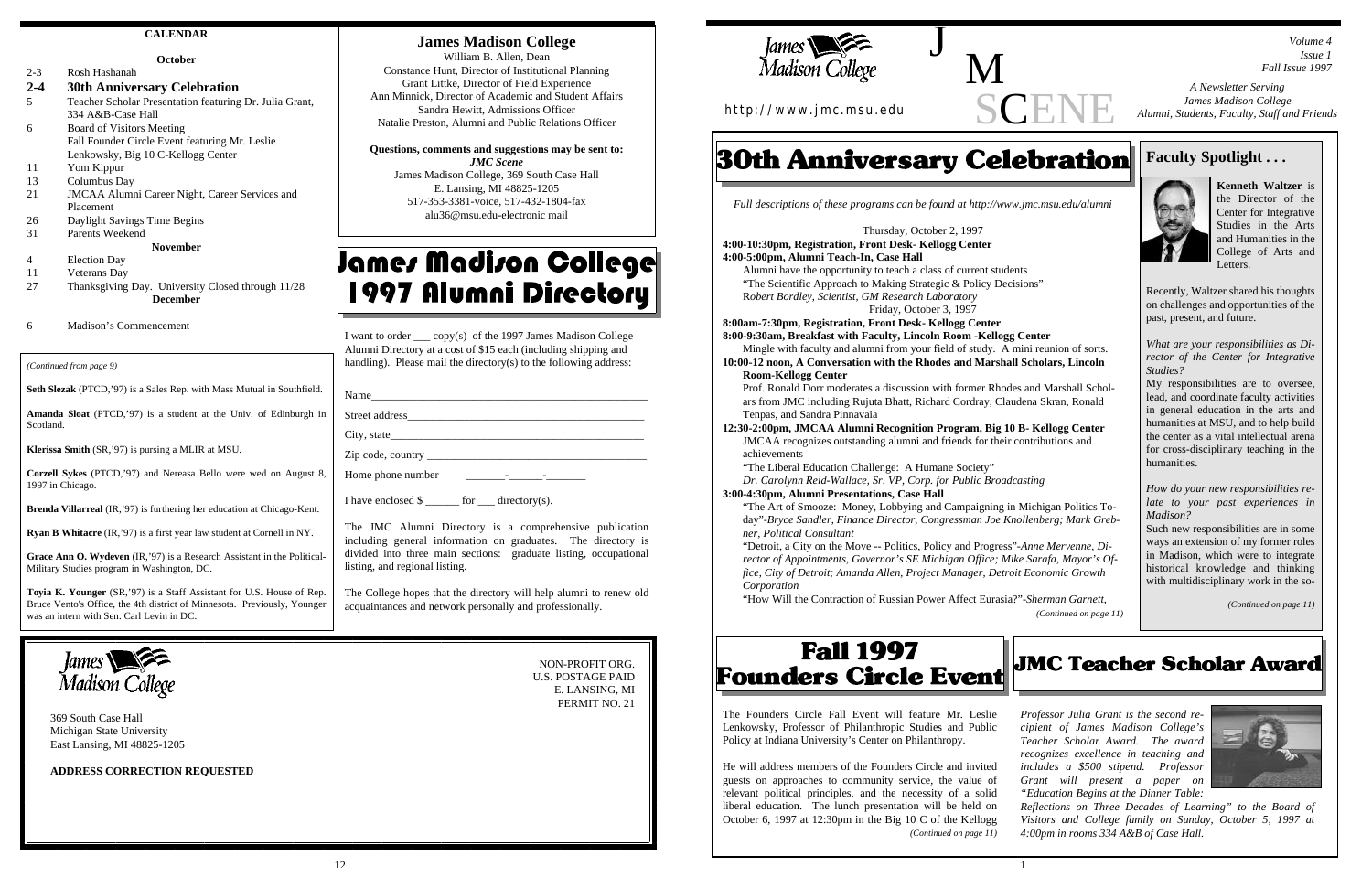## **MSU Seeks to Fill the Position of Dean, James Madison College**

Michigan State University invites applications and nominations for the position of Dean, James Madison College. The University seeks a teacher-scholar who can provide intellectual and deliberative leadership to a faculty committed to the highest standards in undergraduate liberal education and to scholarly excellence. The Dean is the College's chief executive officer and is responsible for educational, research, and service programs; personnel matters within the College; budget; and physical facilities. He/she is expected to teach in Madison. The Dean is responsible to the Provost and the President for the general administration of the College.

Applicants must have an earned doctorate (or another appropriate terminal degree) in one of the social sciences or related fields, such as history, philosophy, or public policy; a record of outstanding teaching and strong academic scholarship; a demonstrated commitment to advancing excellence in undergraduate liberal education; and successful administrative experience. Candidates must meet the standards for appointment at the rank of professor (with tenure) in the College, in an academic department or school within the University, or both. The expected starting date is July 1, 1998, or as soon as possible thereafter.

Applications and nominations are requested as soon as possible, preferably by October 1, 1997. Applications should include a letter of interest and a curriculum vitae. A sample of scholarship is highly desirable. Applications and nominations should be sent to:

Prof. Eric Petrie Chair JMC Search & Rating Committee c/o Office of the Provost, 308 Administration Building Michigan State University E Lansing, MI 48824-1046

## **Board of Visitor Members Receive MSUAA Awards**

The Fall semester has brought many new faces to Madison. Join the College in welcoming new faculty and staff to the team!

**Louise Jezierski**, Assistant Professor, obtained a Ph.D. from the University of California-Berkeley in Sociology. Jezierski's areas of specialization include urban and community sociology, social stratification, political economy, social theory and social movements. She published numerous articles on political and community sociology and has forthcoming a book, Imagination and Consent: Reinventing the Post-Industrial City.

**Melissa Bankroff** joined the College in July. Bankroff is pursuing a Master of Anthropology degree and comes to the College from the Office of Financial Aid. She is the half time development assistant.

**Allison Berg**, Assistant Professor, received her Ph.D. in English from Indiana University. Berg's research focuses on early 20th century U.S. literature & social history, particularly issues of race, gender, and sexuality. She published articles on William Faulkner, Pauline Hopkins, and the Harlem Renaissance, and is working on a book about race & motherhood in early 20th century fiction.

**Aaron Brenner**, Assistant Professor, earned his History Ph.D. from Columbia University. Brenner's interests include  $20<sup>th</sup>$  century American social, political, and economic history. His research focuses on the workplace and political activity of American workers since World War II. As a result of this research, he is revising a book for publication, to be called Rank-and-File Rebellion, 1966-75 . He also researched the African-American civil rights movement, particularly the history of the NAACP Legal Defense and Educational Fund, Inc.

**Gene Burns**, Associate Professor, earned a Ph.D. in Sociology at the Univ. of Pennsylvania. His research interests include moral conflict, reproductive politics, social movements and revolutions, and social change within Roman Catholicism. Burns is the author of The Frontiers of Catholicism: The Politics of Ideology in a Liberal World . Currently, Burns is completing a book on conflict over contraception and abortion in the 20th century U.S.

**Kevin A. Cloonan**, Visiting Assistant Professor and Research Fellow, recently earned his Ph.D. in Political Science from The Claremont Graduate School. Cloonan's dissertation, "Jimmy Carter and the MX Debate: Passions that Move American Strategy," combined his research interests in American Government, Defense, the Presidency, and Political Philosophy. He is a former Air Force Captain, and was a 1995-1996 Earhart Fellow.

**Lucy Ramsey** has worked full and part-time at MSU for 25 yrs. while putting herself through school. She is an alumna of MSU, with a B.A. in Social Work and a M.A. in Counseling. Most recently Ramsey joined us from the College of Communication Arts. Since January she has made herself at home as the secretary in the Offices of Admissions and Field Experience.

**Armilla Simon** joined the College in January. She is the secretary for Ann Minnick the Office of Academic & Student Affairs and Connie Hunt in the Office of Institutional Planning. Previously Simon was employed in the College of Criminal Justice.

**Gordon Guyer** is the recipient of the Distinguished Alumni Award from MSU. It is the highest recognition offered by the MSUAA to alumni. The College nominated Guyer for his professional accomplishments, personal integrity, and volunteer service to the College. Guyer is a graduate of the College of Natural Science. The award will be presented at the CNS commencement ceremony during the weekend of May 8-9, 1998.

**Dixie Platt** is the recipient of the Honorary Alumni Award. The award applauds the exemplary voluntary service to MSU by non graduates of the University. Although Platt was an employee of the College for well over 25 years, her commitment during that time and since has demonstrated that Madison was more than "just a job." Platt, along with the other awardees, will be recognized at the MSUAA Recognition Dinner on Friday, October 3, 1997.

James Madison College will recognize the accomplishments and contributions of Gordon Guyer and Dixie Platt during the JMCAA Recognition Luncheon on Friday, October 3, 1997.

# **Welcome Aboard**

Professor **Curtis Stokes** is back in the College after a three year visit at Columbia University in NY. While at Columbia University Stokes was affiliated with the Institute for Research in African-American Studies, whose Director is Professor Manning Marable. Stokes served as Assistant Director of African-American Studies, taught three courses per academic year, and was Senior Editor of the Institute's scholarly journal, *Race and Reason.* He is currently completing a book, Black Leadership: The Failure of Theory and Practice (Garland Publishers, 1998).

Effective July 1, Stokes was promoted to the rank of Associate Professor.

#### *(Continued from page 7)*

The Fall Event is open to members of the Madison family. Should you be able to attend the lunch presentation, please contact Melissa Bankroff at 517-353-3381 or bankroff@pilot.msu.edu for reservations. Ticket prices are \$25 and include lunch.

Center. *(Continued from page 1)*

*Jr., Fellow, Carnegie Institute for Peace* "Native American Fishing: Sovereign rights or special preferences?"-*Lance Boldrey, Foster, Swift, Collins & Smith, P.C., Attorney for Grand Traverse Area Sport Fishing Association; Michael Gadola, Governor's Deputy Legal Counsel and Counsel for Executive Reorganization* "The Road Less Traveled: JMC and a Career in Business"-*Carol Potter, Consultant, J. P. Morgan; Celia Martin, Executive VP, Friedman, Billings, Ramsey & Co. Inc* "Separation of Powers"-*Richard Ball, District Court Judge, East Lansing; Stephen Markman, Judge, Michigan Court of Appeals (non-alum)* "The Stadium and the Ivory Tower: Intercollegiate Athletics and University Identity"-*Douglas Toma, Assistant Professor of Higher Education, Univ. of Missouri-KC* "The Trouble with Liberal Education"-*Dylan Casey, Physics PhD student, Univ. of Rochester; Eric Petrie, Associate Professor of Political Theory and Constitutional Democracy, James Madison College* **5:00-6:30pm, Faculty Presentations, Case Hall** Presentations on research and new programs "Learning on the Web: Students Riding the Information Wave"-*Colleen Tremonte-Writing Prof., Michael Schechter-International Relations Prof., and Richard Evans-Writing Prof.* "First-Person Singular Research: Biography & Autobiography"-*Ronald Dorr-Writing Prof.* "Globalization and the Proliferation of Underground Economic Activity"-*Okey Iheduru-International Relations Prof.* **7:30-9:30pm, Student Senate's Second Annual Madison Moments Banquet, Big 10 B-Kellogg Center** Alumni, faculty, and students together in a fun and inviting atmosphere to share achievements, memories, and laughter. Saturday, October 4, 1997 **8:00-9:30am, Breakfast with the Pioneers, Case Hall Café** Members of Madison's first class remember the way it was when Madison first started, featuring: Penny Williams, John Clifford, Rodney Sabourin, Jeff Lammers, Dan Satinsky, Stephen Poor, Keith Ashmus, Deborah Miela, Richard Ball **10:00am, JMCAA Annual Meeting, JMC Library** Election of new board members and planning for '97-98. **11:30am, Tailgate, Case Hall Courtyard** JMC alumni & students play familiar tunes.

**6:30pm, A Dinner presentation by Alumni Rogers Smith and Steven Kautz, Big 10 B, Kellogg Center** "'E Pluribus Unum': An Illiberal Ideal?" Smith is a professor of Political Science at Yale University and author of Civil Ideals: Conflicting Visions of Citizenship In US Law. Kautz is a professor of Political Science at Emory University and author of Liberalism and Community . Two Madison alumni share their interpretation of liberal democracy in America based on their recent publications.

**Registration fees are \$70 for all events or \$50 for a Friday or Saturday day pass. Please contact 517-353-3381 for reservations.**

 $\mathcal{L}$ 

#### *(Continued from page 1)*

cial sciences, and to work with faculty from several disciplines in undergraduate education. In some ways, they are new, and involve doing new things in the arts and humanities, mentoring graduate student teachers, and helping integrate technology into humanities teaching.

#### *Given your new responsibilities, what will your relationship be with Madison?*

I hope my relation with MC will continue to be close and committed. My tenure home remains in MC, and I will continue to be appointed 25%, teaching one course annu-

ally, advising MC students, and reading field experience, independent study, and honors papers. I will continue to be a member of the Social Relations field and the Madison faculty. I also hope I can serve to build new linkages between MC and the College of Arts and Letters, since I will be in both places.



#### *What will you miss most and least about Madison?*

I will miss most about MC interacting with committed, serious students in a residential college environment and working with talented colleagues who view teaching undergraduates as a noble mission. But I look forward to working with talented faculty in Arts & Letters, to mentoring graduate student teachers in the humanities, and to exploring some personal creative interests and talents in the arts and music. I will have the best of both worlds -- membership in a residential college and a role in improving undergraduate education more generally at MSU.

#### *(Continued from page 1)*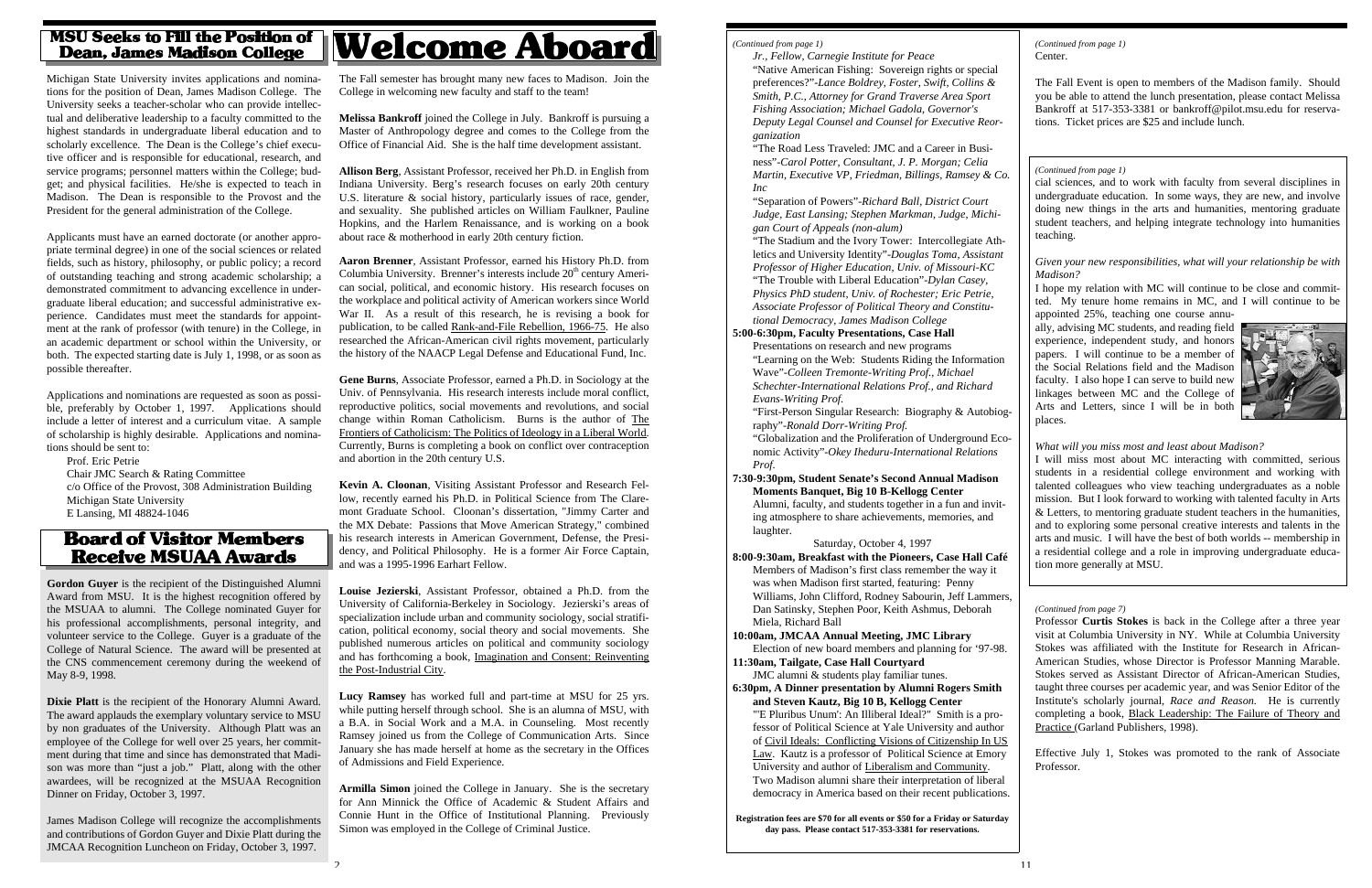# JMC Alumni Association | | | | | | | JMC Alumni Relations

# Alumni Survey Results

**Thank you** to the 184 alumni who took the time to complete the survey distributed in March. Your responses have been tabulated and staff are fast at work on turning your comments, suggestions, and criticisms into programs for the College.

Below is a sample of the results. Numbers reflect the percentage of the 184 respondents who agree/volunteer/support that statement. **DEMOGRAPHICS**

female (48%), male (48%) married (50%) , single (36%), divorced (4%) Caucasian (51%), Af. American (6%), Hispanic (3%), Native Am. (2%), Asian (1%), Pacific Islander (.5%) Education level

 $(0-5)$  34%,  $(6-10)$  22%,  $(11-15)$  19%,  $(16-20)$  20%,  $(21+)$ 13%

JMC Alumni MA (30%), JD (27%), MPA/MPP (9%), additional BA (8%), PhD (5%) Spouse BA (43%), MA (17%), JD/PhD (12%)

Regional distribution

MI (48%), IL (9%), VI (6%), DC (5%), NY (5%), Abroad (3%), MA (3%), MD (3%), OH (3%), NJ (3%), MN (2%), WI (2%), IN (2%), FL (2%), PA (2%), NC (2%), TN (1%), CT (1%), GA (1%), MO (1%), Maine (.5%), KS (.5%), KY (.5%)

# of years since graduation from Madison

#### **RESULTS**

*Would you be willing to help student recruitment in your area by (check all that apply):*

- 68% Being listed as a contact for students
- 33% Representing JMC at a college fair
- 27% Calling prospective students
- 26% Writing a letter to admitted students
- 16% Hosting an event for admitted students

*Involvement in alumni activities*

MSU-0% high, 13% involved, 42% sometimes, 40% none JMC-0% high, 8% involved, 39% sometimes, 49% none

*Would you be willing to help in field experience by (check all that apply):*

17% Referring F.E. placement contacts to JMC

- 16% Establishing an F.E. placement with your employer
- 6% Housing an F.E. student working in your area

*Please tell us what type of alumni events you would prefer. Rank three choices with one being your first choice.*

- 42% Dinners or receptions with fine arts events
- 40% Receptions
- 38% Dinners or receptions with athletic events
- 27% Dinners
- 24% Alumni meetings
- 18% Classes for continuing education

10% Alumni College

**For additional suggestions/comments for other types of alumni events see the JMCAA Home page.**

*What group of alumni would you like to meet with? Please rank indicating your preferences.*

52% Alumni graduating from your class 33% Alumni graduating from your field/core

*What are the top reasons for attending an alumni event?* 73% To see friends, 52% To network, 45% To meet with faculty, 21% To learn more about JMC **For additional suggestions/comments for attending alumni events see the JMCAA Home page.**

#### *Would you be willing to:*

30% Help plan/organize local JMC alumni events in your area 27% Participate in "Take A Madison Student to Work Day"

13% Serve as a class representative for development

13% No help

**For additional suggestions/comments for helping the College see the JMCAA Home page.**

*Would you be interested in any of the following services or products if offered through JMC?*

33% Alumni college/continuing education 29% Paraphernalia 19% Group sporting events 15% Organized group travel **For additional suggestions/comments for services/products that should**

**be offered see the JMCAA Home page.**

*How much are you willing to pay for a local alumni event, such as dinner or a reception?*

39% \$21 or more, 29% \$16-20, 14% \$11-15, 4% \$6-10, 1% \$0-5

*Best days for activities:* 30% Sunday, 5% Monday 10% Tuesday, 7% Wednesday 20% Thursday, 30% Friday, 54% Saturday

*What time would you prefer to attend alumni events?* 42% 7-10pm, 40% 5-7pm, 13% 11:30am-1:30pm, 5% Before 8am

*What time of year would your prefer to attend JMC events (anniversary, reunions)?* 51% Fall with a football game 20% Summer 18% Spring 15% Winter with a basketball game 13% Fall w/o a football game 9% Winter w/o a basketball game

*How long are you willing to travel to an alumni event?* 34% 30 minutes to an hr. 33% 61- more than an hr.

- 15% 28- 15-30 minutes
- 1% 2- less than 15 fifteen minutes

*Indicate the most (M) and least (L) interesting sections of JMC Scene to you?*

Most interesting 30% alumni updates, 20% alumni stories, 10% faculty stories, 5% student stories, 4% faculty projects, 2% student projects Least interesting 17% student stories, 10% faculty projects, 9% student projects, 8% faculty stories, 3% alumni projects, 3%alumni up-

dates *What new sections would you like to see added to JMC Scene?* 36% campus news, 12% development, 3% athletic information

**For additional suggestions/comments for sections to add see the JMCAA Home page.**

**The 1997 Alumni Survey, complete with comments, may be viewed on the JMCAA Home Page. Visit us at: http://www.jmc.msu.edu/alumni**

*Fred Headen-President Lance Boldrey-Vice President Mark Burzych-Treasurer Ed Dougherty-Secretary*

#### **Alumni Association Update**

Elections for new board members will take place on Saturday, October 4 at 10am in the JMC Library. Elections occur every year at the annual meeting. This year the annual meeting coincides with the 30th Anniversary Celebration. All JMCAA meetings are open to the entire Madison family, however, only JMCAA members may vote in the election.

#### **Regional Activity**

If you would like to host a regional alumni **interest meeting** in your area, contact Alumni Relations for details.

**NY Area Chapter . . .** Hello from New York City! The JMCAA NY Area Chapter has twelve active members. What is so interesting about the New York group is that we have a diverse group. We have alumni em-



ployed in law, investment banking, software development, and attending law school. By the time students are looking for internships in the Winter, we should have a variety of opportunities in NYC!

In our efforts to introduce students to the "real world" side of finance, Alex Shire, president of the chapter, is donating financial software to the College. Hopefully the software will become an integral part of the PE program and find a home in the Case Hall Computer Lab. From all of us in New York, we welcome the incoming freshmen class and hope that you take full advantage of the incredible education that JMC has to offer.- Alex Shire (PE,'96)

If you reside in NY, NJ, or CT and want to touch base with your Madison roots, contact Alex Shire at 212-907-1688 or Robert Dye at dyerober@juno.com.

**Metro Washington, D.C. Alumni Chapter . . .** The Metro Washington Chapter of the JMCAA held it's first big event on



Sunday September 7th. Nineteen

people attended the BBQ picnic held at Lubber Run Park in Arlington,VA. A special thanks to all those who helped make this event possible.

The chapter will be meeting on Monday, October 6th at 7:30 pm to discuss future events. For more information contact Adrienne Rakotz at 703-549- 2939, or e-mail arakotz@logicon.com

Send the College your business card to share w/ students on the Alumni Business Card Board in Case Hall

*The board is frequently visited by students and alumni*

#### **Madisonians Hiring Madisonians**

Do you have a job opportunity that you would like to share with Madison graduates? If so, that information can now be viewed via the JMCAA home page. In addition to association news, paraphernalia for sale, and programming updates, the site now serves as a medium to post job opportunities OR positions wanted.

The request for this type of service is very popular among recent graduates and alumni who are leaving entry level positions and trying to enter mid-management. Only through the support of alumni, faculty and friends can this service reach its true potential. If you would like to advertise using this free medium, please contact Alumni Relations at the College. Current positions can be viewed at **http://www.jmc.msu.edu/alumni**



#### **Alumni Career Night**

Every fall local alumni are invited to share their professional experiences with current students. Last year the event was held in Career Services and Placement to a record crowd of over 70 students! If you would like to share your career experiences and/or employment/field experience opportunities with Madison students, contact Lucy Ramsey at 517-353-6757 and request to be added to the mailing list. This year's program will be held on **October 21** in Career Services and Placement.

Much gratitude is extended to **Jo Fredericks** (IR,'72) and MI Capital Healthcare for being the corporate sponsor of this year's event.

#### **JMCAA Board of Directors**

| Lance (Robert) Boldrey, E Lansing, IR, S92 |
|--------------------------------------------|
| Mark Burzych, Okemos, SOCEC, S85           |
| Laura Casey, Northville Twp, SR, S93       |
| Edward Dougherty, Redford, IR, U89         |
| Frederick Headen, Haslett, JMCD, S78       |
| Christopher Iamarino, E Lansing, JMCD, U91 |
| Chere LaRose, E Lansing, MS, S93           |
| Christine Long, St Clair Shores, MS, S94   |
| David (Tak) Ready, Traverse City, IR, S90  |
| Scott Settle, Williamston, PE, F92         |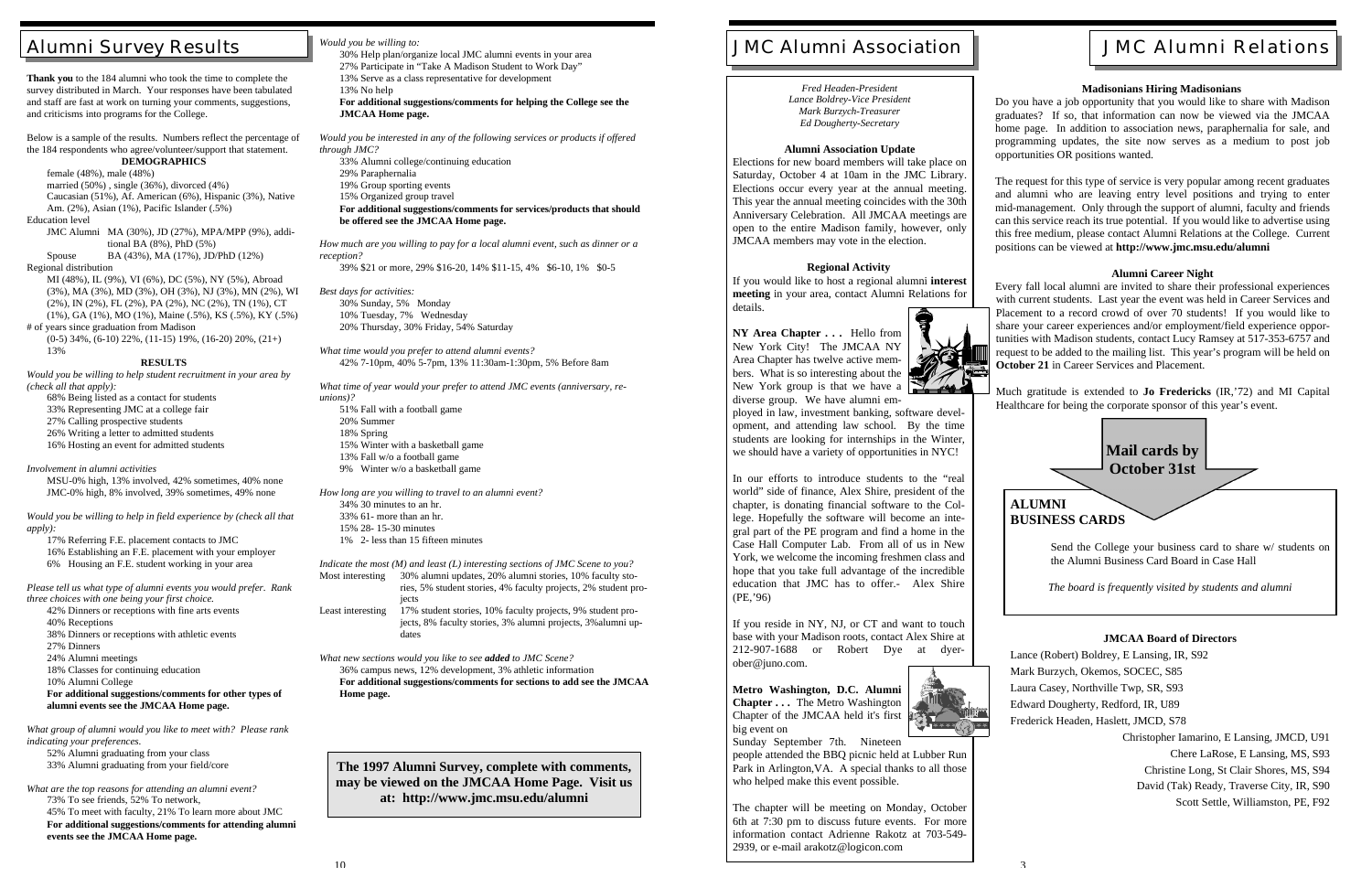### **70s**

Patricia (Welch) Finnell (IR,'71) is Director of PC & L with Delphi E., General Motors. She earned an MBA from MSU in '82.

**Christopher J. Mallin** (JMCD,'71), is an Attorney in Bedford, Ohio. Visit him at http:// www.cyber-pete.com/goodlawyer.htm.

**David Thompson** (IR,'71) is a Public Health Advisor for the Center for Substance Abuse Treatment in Rockville, MD.

**April Norton** (Ethnic,'73) is a Higher Education Consultant in

**Penny (Lawyer) Williams** (IR,'71) is an International Flight Attendant with Northwest Airlines. She is based in Detroit.

**Steven Blaske** (IR,'72) is Sr. Group Counsel for the Unisys Corp. He earned a JD from the Univ. of MI in '76.

**Dave Waffle** (Urban,'72) is Village Administrator. with the Village of Allouez in Green Bay. He earned an MPA from the Univ. of Oregon in '77.

Illinois. She earned a PhD from Trinity Evangelical Divinity School in '96.

Paul Stern (JMCD, '75) is a Professor at Ursinus College in PA. He obtained an MA and PhD in Political Science from the Univ. of Chicago.

**David Stevenson** (JMCD,'73) is a Partner with Williams & Montgomery, Ltd. in Chicago. He earned a JD from Tulane Univ. in '78.

**John Dempsey** (JMCD,'74) is Asst. General Counsel of the Ameritech Corp. in Detroit. He earned a JD from George Washington in '77.

**Joseph Knippenberg** (JMCD, 77) is an Assoc. Prof. of Politics at Oglethorpe Univ. He earned a MA & PhD from the Univ. of Toronto.

**Chad Spawr** (IR'74) is the Group HR Director for the Environmental Technologies Group, Engelhard Corporation in Iselin, New Jersey. He earned an MA from Michigan in '76, an MLIR from MSU in '82, and an MBA from the Keller Graduate School of Management in '91.

**Diane Carr** (Ethnic,'75) is a Community Specialist with the United Way of Minneapolis. She earned a Master of Public Health degree in '79 from the Univ. of Minnesota.

**Michael McConnell** (JMCD,'76) is featured in a debate with Ronald Dworkin in *Slate Magazine* (http://www.slate.com) on assisted suicide. Mc-Connell is the Presidential Professor at the Univ. of Utah College of Law.

**Mark McKelvey** (Urban,'76) is Dir. of Foundation Relations at Loyola Univ. in Chicago.

**Scott Bellard** (IR,'77) is Counsel General with the Dept. of State in Thailand.

**John Chapman** (Urban,'77) is VP of Information Architects, Inc. in MA. He earned a MA and PhD in Public Policy from Harvard.

**Tony Mazzaschi** (IR,'77) is co-author of "Relationship Between National Institutes of Health Research Awards to U.S. Medical Schools and Managed Care Market Penetration" featured in the July 16 issue of JAMA, the Journal of the Am. Med. Assoc. Mazza-

schi is Dir. of Biomedical Research at the Association of American Medical Colleges.

#### **Lawrence Shapiro**

MI in '81.

**Leroy Soles** (Urban,'77) is an Attorney with the Federal Defender's Office in Detroit. He earned a JD from Wayne State Univ. in '80.

**Frederick Headen** (JMCD,'78) is Legal Counsel for the Citizens Research Council of MI in Lansing. He earned a JD from Cooley Law School in '86.

 $\Rightarrow$  Mike Watt is seeing green and it is not at MSU. The former MSU hockey left winger has opted to turn pro vs. a senior year of play at MSU. Watt went in the second round of the

**Carol Siemon** (JMCD,'78) is an Attorney with the Prosecuting Attorneys Assoc. of MI. She earned a JD from Suffolk Univ. in '81.

**Randy Magen** (MM,'79) is an Assistant Professor at Columbia Univ. He earned a Master and PhD in Social Work from the Univ. of WI-Madison.

#### **80s**

**Edward Coppola** (IR,'81) is Regional Manager of Multilateral Investment Guarantee Agency in DC.

**Mark Grebner** (Urban,'81) is a Political Consultant in E Lansing. He earned a JD from the Univ. of MI in '85.

(JMCD,'77) is a Partner with Maslow, Edelman, Borman & Brand in Minneapolis. He earned a JD from the Univ. of **Night** Wednesday, October 21, 1997

> **Tatiana Minot** (IR,'81) is Program Coordinator in the Office of International Programs & Studies at the Univ. of New Mexico.

> **Terri Tringali** (JMCD,'81) is a private Attorney in Dearborn. He earned a JD from the Detroit College of Law in '84.

*A search is currently underway for a new Director of Development. In the meantime, your questions and gifts may be forwarded to Melissa Bankroff at 517-353-3381.* Reservement encorrection encorrection

Signature

Paul Henning, IV (PTCD, '97) is Asst. Treas. for the Abraham Senate 2000 Campaign.

|                                                                                          |                | Business Phone                                                             | Home Phone                                       |
|------------------------------------------------------------------------------------------|----------------|----------------------------------------------------------------------------|--------------------------------------------------|
| <b>Card Number</b><br>Exp. Date                                                          |                |                                                                            |                                                  |
|                                                                                          |                | State<br>ĒД                                                                | <b>Arp</b>                                       |
| Credit Card <a>[Visa<br/>[Visa MasterCarc<br/>Check Enclosed-Payable to MSU<br/>Fall</a> |                |                                                                            | Preferred Address                                |
| Life Membership-\$500.00<br>Annual Membership-\$35.00<br>1997                            |                | Employer                                                                   | Job Title                                        |
| PLAN<br>Madison College                                                                  | $\overline{a}$ | MSU Graduation Term/Year                                                   | Applicant Name                                   |
| PAYMENT<br><b>KAMRS V</b>                                                                |                |                                                                            | PLEASE PRINT-FIRST, MIDDLE INITIAL AND LAST NAME |
|                                                                                          |                | <u>Michigan State University Alumni Association Membership Application</u> |                                                  |
|                                                                                          |                |                                                                            |                                                  |

**Paul Welday** (JMCD,'81) is Vice President of Market Strategies in Southfield, MI.

**Scott A. Banas** (IR,'82) is an Attorney with Banas Law Office in Minneapolis.

**Annual JMCAA Alumni Career**

> **Jeremy M Peruski** (IR,'97) is working at Friedman, Billings, Ramsey & Co., Inc. as an intern for **Celia Martin** (IR,'81).

**Bethany Renfer** *(IR, '97)* is a Program Assistant at Clean Water Action in East Lansing.

Peter Ruddell (PE, '97) is an Executive Assistant with State Senator Joanne G. Emmons in Lansing.

**Jessica Rubner** (SR, '97) is with the MI Council for Maternal and Child Health. She is also pursuing an MS in Community Services in the College of Human Ecology/ FCE at MSU.

- ⇒ Dozier Thornton is the new Dean of Urban Affairs.
- ⇒ Robert Huggett is the new VP for Research and Graduate Studies at MSU. Previously, Huggett was an upper level administrator with the Environmental Protection Agency.
- ⇒ Allen Jacobs is the new Dean of Osteopathic Medicine. He served as acting dean for almost two years.
- ⇒ Gordon Stewart is the new Dean of Arts and Letters. Stewart has been on the A&L faculty since 1973.
- ⇒ Jeffrey Kovan is the new Director of MSU Sports Medicine.
- ⇒ MSU's Comprehensive Breast Health Clinic provides newly diagnosed breast cancer patients with the "bear" necessities. "To bring a little comfort to what can be a very scary situation" the clinic provides teddy bears to new patients, said Janet Osuch and Laura Morris. These women are physicians in the clinic and creators of the program.
- $\Rightarrow$  MSU is top in students studying abroad. Almost 1,000 students participated in summer study abroad programs. MSU's ranking is based on the Institute of International Education research.
- ⇒ MSU's only Noble Prize winner has died. Alfred Day Hershey conducted undergraduate and doctoral studies at MSU in the 1930's. He received the Noble Prize in 1969 for virus genetic structure and replication. The Prize was shared with Salvador Luria and Max Delbruck.
- ⇒ *The Red Cedar Log* turns 100 years young in 1998. The yearbook will be the first at MSU in three years.
- ⇒ Think MSU food stinks? Think again. According to the 1997 National Association of College and University Food Services Dining Contest, MSU is numero uno! This is the first time that "U' won the award.

- draft to the Edmonton Oilers. ⇒ The MSUAA has coordinated "Away
	- details, contact 517-355-8314.

Game Tailgate Parties" for the following games: Notre Dame, Indiana, Northwestern, Purdue, and the Univ. of Illinois. For more info on the tailgate parties and ordering

#### **Bradley Fellowship**

**Kathleen Dowley**, Assistant Professor, is the Bradley Postdoctoral Teaching Fellow for 1997-98. She obtained her Ph.D. in Political Science from MSU. Professor Dowley's substantive focus is the Former Soviet Union, where she has studied and traveled extensively. She completed her dissertation on regional politics and the federal bargain in Russia this past summer, and is currently working on a paper with Professor Brian Silver on the political culture of multiethnic societies.

#### **Endowment Campaign**

The Endowment Campaign results for James Madison College are in and are impressive. Thanks to all of you who supported the College's financial efforts during 1996-97! Total gifts and pledges for the year equaled \$193,582.00!

| Alumni                     | \$137,151 |
|----------------------------|-----------|
| Friends                    | 26, 251   |
| Group                      | 9,700     |
| <b>Private Foundations</b> | 9,000     |
| Corporations               | 7,235     |
| Faculty/staff              | 4,245     |

### **Founders Circle**

A hearty welcome is extended to **Randall Smith** (JMCD,'73) for his new membership in the Founders Circle. His generous contributions place him in the James Madison Associates and have established the newest endowment in the College, the Randall Smith Endowed Fund. Smith is President of Information Resources, Inc. in Chicago.

If you, or someone you know, is interested in joining the Founders Circle, please contact the College.

*Please join the College in wishing farewell and good luck to Ms Lenore Ojibway, Director of Development. After serving the College for one year, Ms Ojibway decided to pursue opportunities in research at the University Development Office.*

**Mark Hanna** (PE,'97) is a first year law student at the Univ. of Michigan.

**Hollyce Marie Kurth** (SR,'97) is pursuing a

Master of Arts in Advertising at MSU.

**Adam Brett Kutinsky** (PTCD,'97) is a first year law student at Wayne State University.

**Angela LeBlanc** (IR,'97) is a Global Custody Trainee with the Bank of New York in Brussels, Belgium. She works in Corporate Actions.

**Elisabeth Mandas** (IR,'97) is a Research Analyst with J.D. Power and Associates.

**Emily Marroquin** (SR,'97) is a Jane Addams Fellow at the Indiana Univ. Ctr. on Philanthropy.

**Michael Moon** (IR,'97) is a Receptionist in the Office of the President M. Peter McPherson at MSU.

*(Continued from page 6)*

*(Continued on page 12)*

Campus Briefs  $\begin{array}{|c|c|c|c|c|c|} \hline \quad\quad\quad & \text{There is a linear combination of the first row.} \end{array}$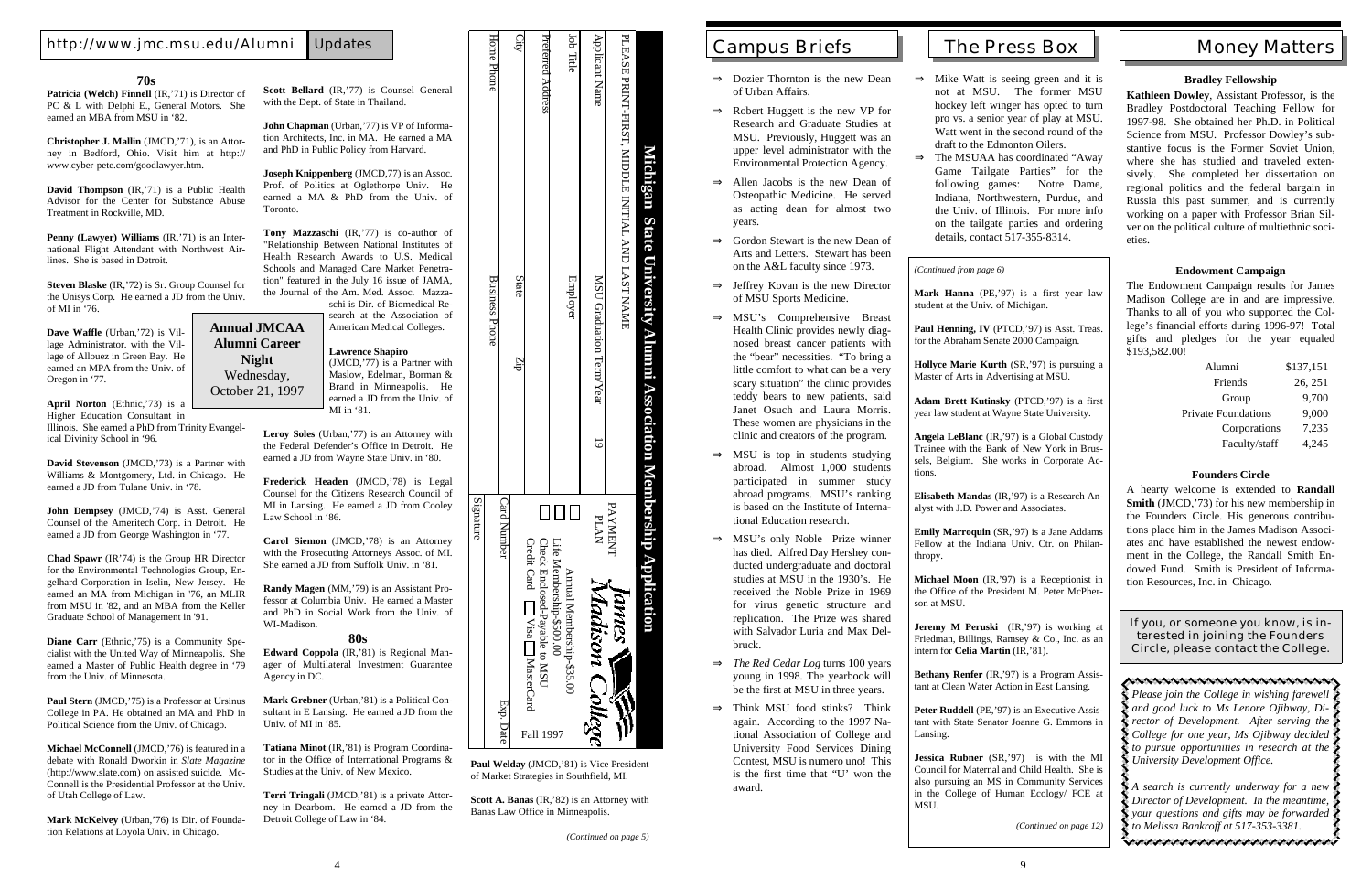*Glamour Magazine* selected **Julie Egan** as a semi-finalist (25 of 500) for the Glamour Top Ten College Women Contest. Egan, along with Amanda Sloat (PTCD,'97), was also selected as a Fellow for the Center for the Study of the Presidency.

Writing consultants **Beau Kilmer, Angel Grays, and Jenna Ravani** presented papers at the East Central Writing Centers Association Conference in Pittsburgh, April 17-19. The session was entitled "Satellite Writing Centers Are Out



of this World." Excerpts of this presentation were featured in the Spring 1997 issue of *JMC Scene*. *(Beau Kilmer, Jenna Ravani, Sharon Thomas- Acting Director of MSU's Writing Center, and Angelique Grays.)*

# **Class of 2001 A Madison Odvssev**

#### **Student Spotlight . . . Students Publish National Journal**

*M-U* came into being in the summer of 1995. It actually began as simple web page (which still exists though at the moment is horribly out of date). The journal didn't come along until early 1996. The purpose of the journal is to promote discussion of the state of high school debate in Michigan and to make a name for ourselves.

James Madison College students Gavin McLaughlin and Geoffrey Wyatt are creators of the latest journal sweeping through high schools in the mid-west. *MIFA Unauthorized Debate Journal (M-U)* is a student run publication catered toward high school debate students and coaches. *M-U* regularly features articles written by debaters around the globe. The Spring 1997 issue features an article written by a Madison student, Alison R. Woidan. She shares her thoughts in "Renewable Energy: Topic Analysis."

#### JMC Scene recently interviewed *M-U's* creators.

*JMC-How long has M-U been in existence and what inspired you to create the journal?*

#### *JMC-How do you balance publishing a quarterly journal and the demanding schedule of being a Madison student?*

Keeping the journal going has by far been the most challenging part of *M-U*. Although we have a small support staff, they all have lives of their own and we pretty much do everything we can and accept help whenever it is offered. The physical production of the journal isn't all that difficult - finding advertisers and getting people to submit articles on time has been very frustrating. The rush times tend to be the week before each issue is published - it's often necessary to go for a couple days without sleep.

*JMC-What has it been like to manage staff at your age? What challenges have you encountered and how were they overcome?*

At any given time, there are between four and ten other members on staff. Managing a volunteer staff has proven difficult - new additions to the staff tend to quit once they realize that we actually need their help. Those who have stayed with it - there are about three or four of them - are all amazing people. They always manage to plug in the holes right before the whole things seems to be collapsing. In particular, we would like to thank Katy Hoffman, Jennifer Sykes, Alison Woidan, and Ellen Zwarensteyn for all their help.

*JMC-What are your plans for M-U in three years when you graduate?*

- 59% female, 41% male
- 88% Caucasian, 6% Af.-Am., 3% Hispanic, 2% Asian Am., .5% Native Am.
- 94% in state, 6% out of state
- Average high school GPA 3.51, composite ACT 25, combined SAT 1190

At some point we hope to find someone who can take over. We have a few people in mind who will be entering college either this year or in 1998. Hopefully *M-U* will continue after we move on. It would be great to pick up an issue of the journal years from now and think, "Hey, we started this."

#### *JMC-How do you determine which articles go to print?*

**Susan (Lufkin) Faulkner (IR,'91) is a Consul**tant with Plante & Moran, LLP in Southfield. She earned an MPA from Indiana Univ. in '93. Her husband, **Ermal** (PE,'90) is Supervisor of Finance at Ford Motor Co. in Dearborn.

We solicit articles from specific members of the debate community more often than we receive articles from which a selection has to be made. In most cases, any article we receive makes it in eventually. Even if submissions were to substantially increase, the journal could probably expand to accommodate this change. We welcome articles from individuals outside of the debate community as well - for example, anyone with strong feelings about the future of renewable energy could probably contribute to any of the next four issues of the journal, since that is this year's high school debate topic.

#### *JMC-What has been your greatest success with M-U?*

We held a small tournament and banquet for the Michigan high school community last Spring at Case Hall. It seemed doomed to fail right up until the very end, and it ended up running smoothly. We hope to repeat the event this year.

**Jeffrey M. Thompson** (JMCD,'83) is an Attorney with the law firm of Meagher & Geer in Minnesota, MN.

#### *JMC-Who is the greatest debater of all time and why?*

We both think that JMC graduate Elizabeth "Biza" Repko (IR,'96) is the best debater we've ever seen. To understand why in some ways requires you to know a lot about the activity, but in other ways not. She is a very charismatic, hardworking and simply brilliant individual - all of these paid off big time in debate. She is without exaggeration the person who made Michigan State debate what it is today, and it is a contribution to which the university does not pay enough

## **Students Leading The Pack!!!**

attention. If there ever is a debate building on campus (you laugh but a lot of universities have them), it should be built in her name.

*JMC-Anything else you want the Madison family to know about yourselves and/or M-U?*

The management of Case Hall has done a lot to help this project get off the ground by helping us with our tournament last Spring. Anyone who is interested in debate or even in teaching high school students should stop by next year and watch what goes on - it truly is amazing.

In closing, *MIFA Unauthorized* is always looking for more help. If any students are former debaters or self-appointed renewable energy experts, they should feel more than welcome to lend a hand if they so desire.

For more information on *M-U* contact Geoff and Gavin at wy-

**Twelve notables in the Class of 2001: 12**-National Merit Scholars, **11**-Theatre/Music/Arts Awards, **10**-Michigan Competitive Scholars, **9**-Model UN, **8**-Project Close Up, **7**-Boys'/Girls' State, **6**-Study Abroad, **5**-Eagle Scouts, **4**-Hoby Winners, **3**-Quill and Scroll Honor Society, **2**-US Congressional Pages, **1**-State Waterski Champ

#### **275 Total first year students**

**Joan Wolf** (IR, '89) is a professor in the Dept. of Foreign Languages and Linguistics at the Univ. of Wisconsin-Milwaukee.

If you would like to recommend students to apply for the Class of 2002, please contact MSU Admissions at 517-355- 8332 or JMC Admissions at 517-353-5260. It is recommended that applications be received by October 31, 1997 to ensure consideration for the next class.

**Daniel Halprin** (SOCEC,'90) is an Associate Attorney with Dauda, Mann, Mulcahy & Sadler, PLC in MI. He earned a JD from the

Univ. of MI in '93.

**Lawrence Leib**

(Urban,'90) is an Attorney with Leib, Leib and Kramer, PC. He received a JD in '93 from the Univ. of Detroit.

**Tom Scarlett** (IR,'90) and his wife Christine gave birth to a baby girl just before 10:00 pm on the 5th of July! Caitlin Crawford Scarlett was 6lbs. 14oz. and 20" long.

**Tiffany (Shafer) Ankley** (IR,'91) is a Partner with Bell & Ankley in Kalamazoo. She earned a JD from Chicago-Kent in '94.

**Dylan Casey** (JMCD,'91) is a Research Associate in the Dept. of Physics and Astronomy at MSU. Casey is conducting his post-doctoral work after studying at the Univ. of Rochester.

**Aimee Merriman** (IR,'91) is an Attorney with Keck, Mahin & Cate of Chicago. She earned a JD from the Univ. of Detroit.

**Tim Tobin** (IR,'91) is a first year law student at George Mason University. He will continue to work as a Case Analyst for the U.S. Parole Commission of the U.S. Department of Justice. Tobin was married on May 10, 1997.

**Regina Bailey** (IR,'92) is the Asst. Atty. General with the MI Dept. of Attorney General. She earned a JD in '95 from the Univ. of MI.

**R. Lance Boldrey** (IR,'92) is an Attorney with Foster, Swift, Collins & Smith in Lansing. He earned a JD from Duke Univ. in '95.

**Jennifer Cordon** (IR,'92) is a Pre-hearing Attorney with the MI Court of Appeals. She earned a JD from the Univ. of Detroit.

*(Continued on page 6)*

**Mike Kuffell** (IR,'82) is pursuing a Master of International Public Policy at the School of Advanced International Studies at Johns Hopkins University (SAIS).

**Bruce Feaster** (Urban,'83) is Exec. Dir. of the Children's Center for Justice and Peace in Detroit. His JD is from the Univ. of TX.

**Noah Wofsy** (JMCD,'83) is Assistant Counsel with the Office of the Legislative Counsel, US House of Rep. He earned a JD from the Univ. of So. California in 1986.

**Jeffrey Cummings** (Urban,'84) is a Partner with Miner, Barnhill & Galland in Chicago. He earned a JD from Northwestern Univ.

**Joanne Inglis** (Urban,'84) is a Revitalization Specialist with the US Dept. of Housing and Urban Dev. in Detroit. She earned an MPA from the Univ. of MI in '91.

**Jeffrey Prang** (IR,'84) was elected to the City Council in West Hollywood, California in March of this year.

**Christopher Beshouri** (SOCEC,'85) is a Consultant with McKinsey & Co. in the Philippines. Previously he was Director of Special Studies, a division that provides analytical and policy support to the Treasury Dept. Beshouri also taught in the business school at Georgetown Univ.

**Philip Farese, Jr.** (IR,'85) is an Attorney/ CPT with the US Army in Indiana. He earned a JD from the Univ. of Detroit in '90.

**Scott Sowulewski** (IR,'85) is Manager of HR with the Kellogg Co. in TN. He received an MLIR degree from MSU in '92.

**Glenn Barnes** (Socio-Eco,'86) is a District Brokerage Manager with Phoenix Home Life Mutual Insurance Co in MI.

**Suzy (King) Berschback** (IR,'86) is Marketing Director of the Grosse Pointe War Memorial Community Center in MI.

**Kelly Carson** (IR,'86) is attending seminary in Indiana. Previously Carson was an Attorney in D.C. and Texas. She graduated from Georgetown Law School.

**Mary Latka** (Urban,'86) is an Epidemiologist with Columbia Univ. and the NY Academy of Medicine. She earned degrees in public health, philosophy, and epidemiology from Columbia Univ.

*(Continued from page 4)* **Mark Schurman** (IR,'86) is Dir. of Corp. Comm. at Herman Miller, Inc. in MI.

> **Heather M. Shaw** (Urban, '86) is Special Counsel to the Deputy Mayor for NYC. Previously, Shaw was the General Counsel of the NYC Dept. of Business Services.

**Dan Nordenbrock**

 (JMCD,'87) is a Speech Language Pathologist with Concept Rehab., Inc. in MI. He earned a MA in SLP.

**John Vlasin** (JMCD,'87) is the Magazine Dept. Supervisor at Barnes & Noble Superstores, Inc. in Okemos. He is pursuing an MPA at Western MI Univ.

**Michael Coyne** (IR,'88) is an Intelligence Univ. of MI.

Research Specialist with the FBI in DC. He earned an MA in Political Science from the

**Beth Gottlieb** (IR,'88) is a Project Coordinator with Honda R&D for North America. She resides in Dublin, OH.

**Daniel Martinez** (Urban,'88) is a Special Projects Mgr. with the City of Taylor in MI.

**Abby Ohl** (SOCEC,'88) is President of Power Presentations in Chicago.

**Carla Diggs** (IR,'89) is a Law Clerk with the Chief Judge, US District Court in DC.

**Mary Kay (Martin) Heldman** (IR,'89) is Program Coordinator with Babies Milk Fund, Pediatric Clinics in Ohio. She earned an MSW from the Univ. of Cincinnati in '95.

**Patricia (Keller) Hickey** (IR,'89) is a Foreign Service Officer with the US Embassy in Kuwait. She is married to John J. Hickey, III and resides in Alexandria, VA.

**Kimberly (Fitch) Kinateder** (IR,'89) married Frank on May 10th. She earned a Master of Int'l Bus. from the Univ. of S. Carolina in '93. Kinateder is a Customer Satisfaction Mgr. with Ingersoll-Rand, based in Germany.

**Andrew Thorson** (JMCD,'89) is a Research Assoc. with Kyoto Comparative Law Center in Japan. He earned a JD from Boston Univ.

### **90s**

**Mercedes Alonzo** (IR,'90) is Assistant Com-

mission Counsel with the Connecticut Commission on Human Rights. She earned a JD from the Univ. of CT in '93.

**This issue of** *JMC Scene* **contains a high number of alumni updates due to responses from the alumni survey and correspondence with recent graduates. Send your alumni update to the College, Attn:** *JMC Scene***.**

*"I will miss most about MC interacting with committed, serious students in a residential college environment and working with talented colleagues who view teaching undergraduates as a noble mission." -Prof. Kenneth Waltzer*